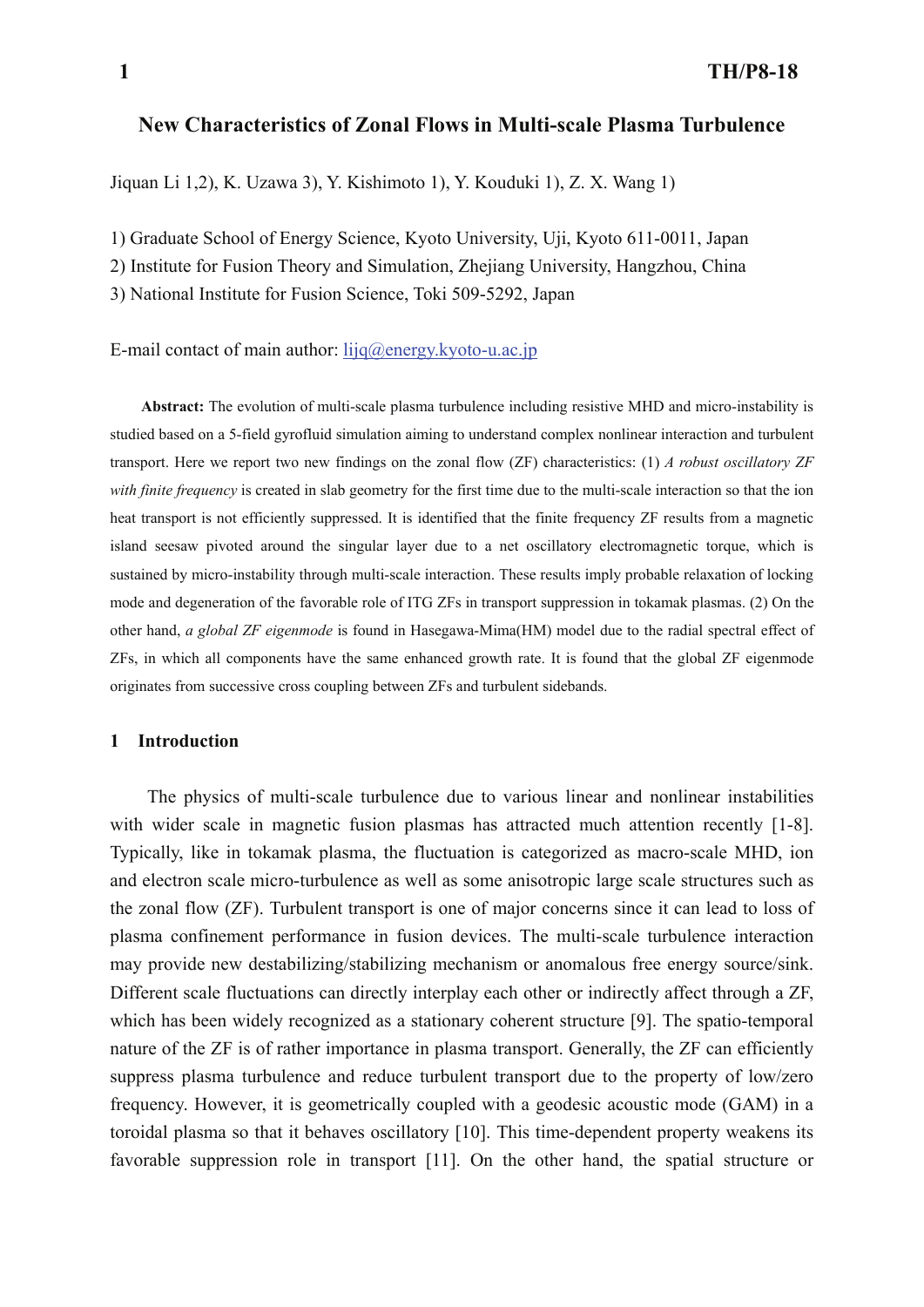spectrum of the ZF is closely related to the shearing rate, which is a key index to evaluate its role in transport suppression. The ZF spectrum not only governs the suppression efficiency [12], but also may influence its nonlinear generation through a modulation instability in turbulence[13]. Hence, in this work, we focus on investigating the spatio-temporal characteristics of the ZFs with an emphasis of underlying physics mechanism of multi-scale nonlinear interaction.

 In fusion plasma, the MHD fluctuation as a macro-scale structure is a significant ingredient, which may cause plasma disruption due to the dynamics of magnetic island. A typical example is the rotation and locking of the magnetic island [14,15]. It is intended to properly utilize it to control turbulent transport while a major disruption is avoided [16]. The dual effects of the nonlinear interplay between the MHD and micro-turbulence should be consistently considered in an integrated system. Meanwhile, the ZF, likely excited by MHD fluctuations, may hopefully play an essential role in the formation of transport barrier [17]. Here we perform a multi-scale turbulence simulation to investigate these issues.

### **2 Modeling equations for mixed resistive MHD and micro-turbulence**

Aiming to understand underlying physics of multi-scale nonlinear interaction, a slab version of 5-field gyrofluid model is employed to perform multi-scale simulation [18]. Here the resistive (kink-) tearing mode (RKTM) and the ion temperature gradient (ITG) driven instability are sampled to represent the MHD fluctuation and the micro-turbulence, respectively. In a normalized form for the ion-scale drift wave, the model describing the mixed turbulence consists of the nonlinear evolution equations of continuity (density *n*), electrostatic potential  $\phi$  (vorticity  $\nabla_{\perp}^2 \phi$ ), parallel component of vector potential  $A_{\parallel}$ (usually denoted by magnetic flux  $\psi = -A_{\mu}$ ), parallel ion velocity  $v_{\mu}$ , and ion temperature *Ti* , as follows

$$
d_t n = -\partial_y \phi - \nabla_{\mu} \nu_{\mu} + \nabla_{\mu} \dot{J}_{\mu} + D_n \nabla_{\mu}^2 n \quad , \tag{1}
$$

$$
d_t \nabla_{\perp}^2 \phi = (1 + \eta_i) \partial_y \nabla_{\perp}^2 \phi + \nabla_{\parallel} j_{\parallel} + \mu_{\perp} \nabla_{\perp}^4 \phi \quad , \tag{2}
$$

$$
\beta \partial_t A_{\parallel} = -\nabla_{\parallel} (\phi - n) - \beta \partial_y A_{\parallel} - \eta j_{\parallel} + \sqrt{\frac{\pi n_e}{2m_i}} |\nabla_{\parallel} |(v_{\parallel} - j_{\parallel}) \quad , \tag{3}
$$

$$
d_t v_{ii} = -2\nabla_{ii} n - \nabla_{ii} T_i + \beta(2+\eta_i)\partial_y A_{ii} + \eta_{\perp} \nabla^2_{\perp} v_{ii} \quad , \tag{4}
$$

$$
d_t T_i = -\eta_i \partial_y \phi - \frac{2}{3} \nabla_{\mu} \nu_{\mu} - \frac{2}{3} \sqrt{\frac{8}{\pi}} |\nabla_{\mu}| T_i + \chi_T \nabla_{\perp}^2 T_i
$$
 (5)

 ${\rm with} \quad j_{\scriptscriptstyle \parallel}=-\nabla_{\perp}^2 A_{\scriptscriptstyle \parallel} \ , \quad \beta=8\pi n_0 T_{i0}/B^2 \ \ , \quad \eta_{\scriptscriptstyle i}=\ln n/\ln T_{\scriptscriptstyle i} \ , \quad d_{\scriptscriptstyle t}=\partial_{\scriptscriptstyle t}+\hat{e}_{\scriptscriptstyle z}\times \nabla_{\perp}\phi\cdot \nabla_{\perp} \ , \quad \nabla_{\perp}^2=\partial_{\scriptscriptstyle x}^2+\partial_{\scriptscriptstyle y}^2$ and  $\nabla_{\theta} = \partial_z + \hat{e}_z \times \nabla (A_{\theta} + A_{\theta}) \cdot \nabla_{\perp}$  in slab geometry  $\vec{B} = B_0 \hat{e}_z - \beta \nabla A_{\theta} (x) \times \hat{e}_z$  with const *B*<sub>0</sub> and model equilibrium  $A_{\mu} = (B_0 \lambda^2 \hat{s} / 2\beta) \cosh^{-2}(x/\lambda)$  [19]. Here *x* is the distance deviated from the singular surface,  $\hat{s}$  measures local magnetic shear and  $\lambda$  is the gradient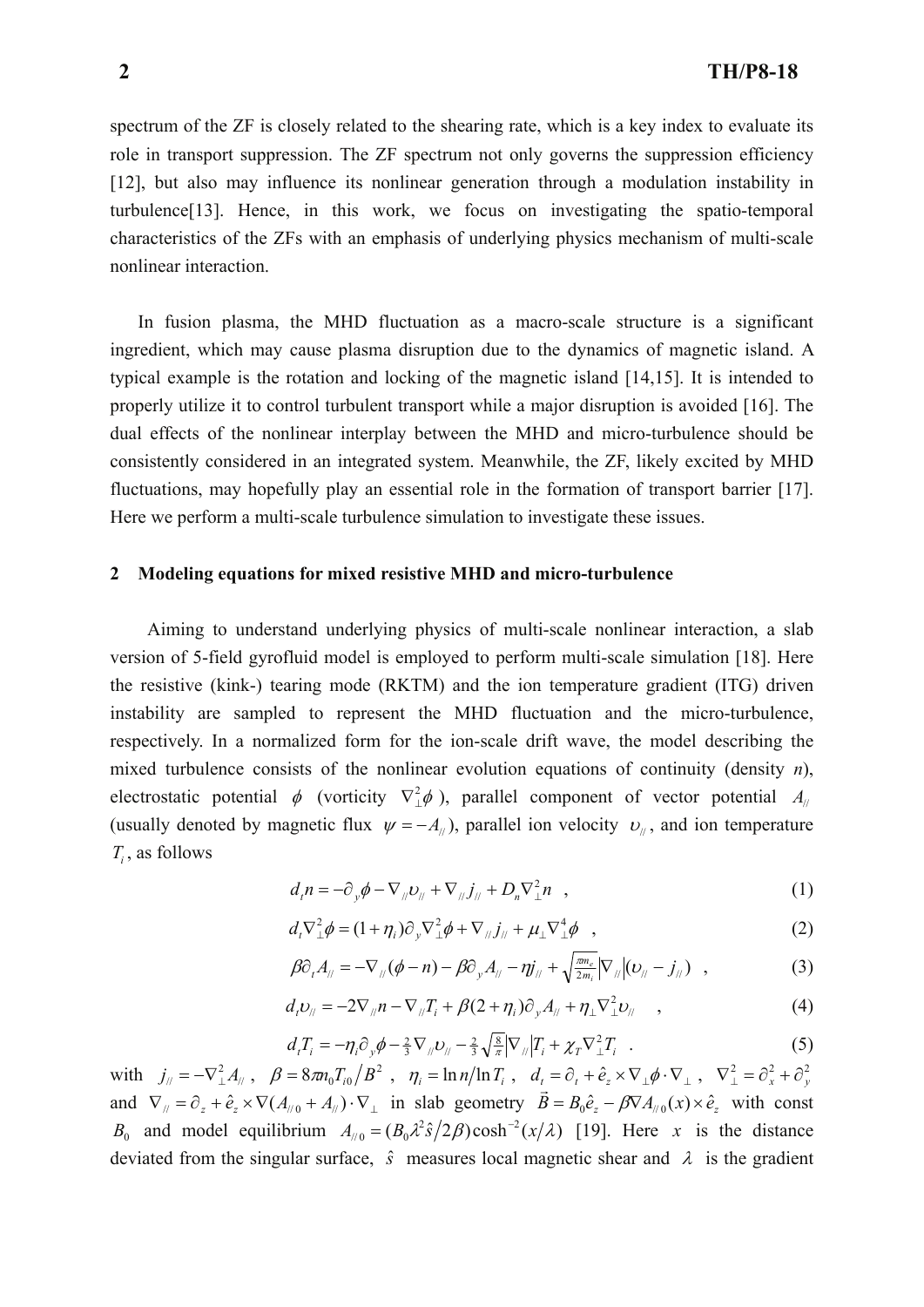length of axial equilibrium current. The normalization is employed as follows [5, 18,20]

$$
(x/\rho_i; y/\rho_i; z/L_n; v_{\rm at}/L_n) \rightarrow (x; y; z; t) ,
$$

$$
(L_n/\rho_i)\big(\widetilde{n}/n_0\,;\widetilde{e\phi}/T_{i0}\,;\widetilde{\upsilon}_{\parallel}/\upsilon_{\parallel}\,;2ev_{ii}\widetilde{A}_{\parallel}/\beta cT_{i0}\,;\widetilde{T}_i/T_{i0}\big)\to (n;\phi;\upsilon_{\parallel}\,;A_{\parallel}\,;T_i)\ ,
$$

with  $\rho_i = v_{ti}/\omega_{ci}$ ,  $v_{ti} = \sqrt{T_0/m_i}$ ,  $\omega_{ci} = eB_0/m_ic$  and  $L_n^{-1} = d \ln n_0/dx$ . In deriving these equations, the gyrofluid closure for kinetic Landau damping physics and classical cross-field dissipations ( $D_n, \mu_1, \eta_1, \chi_T$ ) for short wave components are used [21].

Both ITG and RKTM instabilities can be driven through controlling the ITG parameter  $n_i (= d \ln T_i / d \ln n)$  and the resistivity  $n_i$  and coexist in an integrated turbulence system. With an emphasis on the multi-scale interaction, we simulate the nonlinear evolution of coexisting unstable RKTM and ITG instability by adjusting two key parameters: resistivity  $\eta$  and  $\eta$ . The growth rates show that they almost determine individually the tearing instability in low wave number region and the usual ITG instability around  $k_y \approx 0.6 \sim 0.8$  as shown in Fig.1. In MHD regime the magnetic island is formed and the reconnection takes place. Meanwhile the ITG micro-instability is excited around the singular layer.

# **3 Nonlinear simulation of mixed RKTM and ITG turbulence**

Guided by linear stability analysis, nonlinear simulations are mainly performed for three cases with different relation of growth rates (a)  $\gamma_{MHD} > \gamma_{ITG}$ , (b)  $\gamma_{MHD} \approx \gamma_{ITG}$ , and (c)  $\gamma_{MHD}$  *iTG* to explore the dual interaction of these two instabilities with sparse spectra. An initial value code is run with fixed boundary condition in which the radial domain  $L<sub>x</sub> =100$  (or 50) is much larger than the singular layer. The domain in *y* direction is taken as  $L_v = 20\pi$  so that the longest wave-number component  $k_v = 0.1$  corresponds to the usual  $m = 1$  tearing mode in a toroidal or cylindrical plasma. Reference parameter setting is fixed as  $\beta = 0.01$ ,  $\hat{s} = 0.2$ ,  $\lambda = 25$ ,  $D_n = \mu_{\perp} = \eta_{\perp} = \chi_T = 0.01$ . The time evolution of mixed turbulence shows four phases: the weaker instability is nonlinearly accelerated by the stronger



*Fig.1 Linear growth rate of both RKTM and ITG modes for different resistivity* η *and ion temperature gradient* <sup>η</sup>*<sup>i</sup>* .



*Fig.2 Time history of averaged kinetic energy*   $\langle \phi^2 \rangle$  /2 for most unstable tearing (m=1) and *ITG(k<sub>y</sub>* $\approx$  0.7) components and the zonal flow.  $\eta_i = 2$ ,  $\eta = 2 \times 10^{-4}$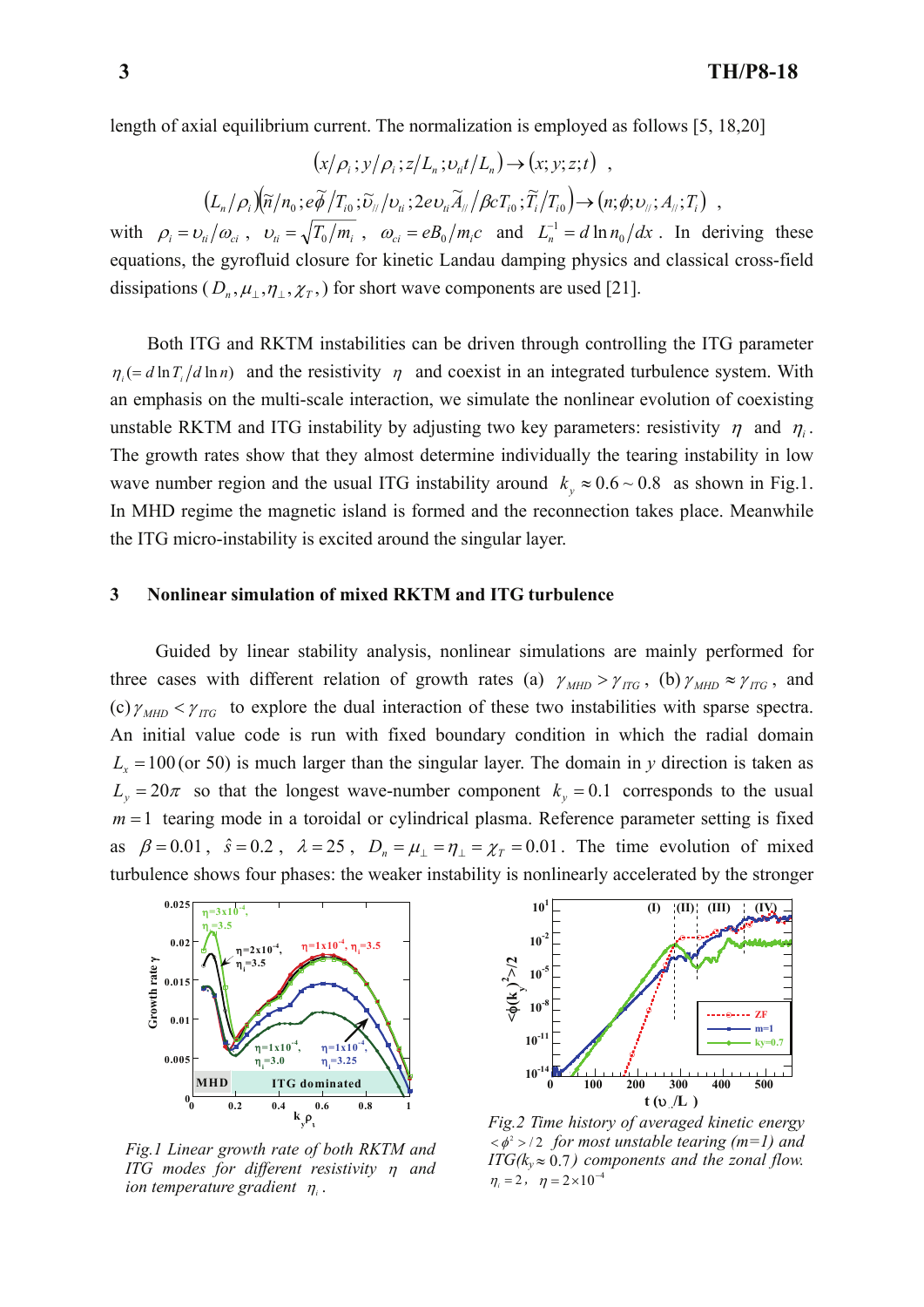one (Phase I), in turn it leads to an initial saturation of the latter at lower level (Phase II). Afterwards, complex nonlinear interactions take place and the turbulent fluctuations increase again (Phase III) to saturate at a higher level in quasi-steady state (Phase IV), as illustrated in Fig.2 for the case (a). The energy flow between the MHD fluctuation and the ITG micro-turbulence can be explained through the spectral distributions of the mixed turbulence in Phases (II) and (IV) compared with ones of the classical MHD and pure electrostatic ITG turbulence as shown in Fig.3. The parametric dependence of the mixed turbulence spectra shows that the turbulence structure is determined by new magnetic reconnection geometry, but turbulence amplitude is sustained by the micro-instability through the multi-scale nonlinear interaction.

# **3.1 Magnetic island dynamics**

Note that during the second increasing phase (Phase III), the initial equilibrium flux (or current) tends to be modified by the zonal field (or zonal current), the magnetic island is gradually formed. The zonal field nonlinearly modifies the initial equilibrium so that the RKTM and ITG modes tend to be destabilized, namely, the stability threshold is nonlinearly down-shifted. Finally a new equilibrium with magnetic island is achieved in Phase (IV). From Phase (III) to Phase (IV), the mixed turbulence develops into a dynamic system with an island seesaw pivoted around the singular surface, as visualized in Fig.4 by the snapshots of total flux (a-d) and much more clearly by the  $m = 1$  component (a'-d'). It is found that the magnetic fluctuation is dramatically enhanced in Phase (III) and the island seesaw occurs only



*Fig.3*  $k$  *spectra of mixed MHD tearing mode and ITG micro-turbulence in quasi-steady state for different* η *with*  <sup>η</sup>*<sup>i</sup>* = 2 *(a); and for different* η*i with*  $\eta = 5 \times 10^{-4}$  (b). In (a) the spectra of pure ITG *(square) and pure MHD (circle) are included for comparison.* 



*Fig.4 Snapshots of total magnetic flux (a-d) and the m=1 component (a'-d') corresponding to the maximum EM torque in (e).*  $\eta_i = 1.0$ ,  $\eta = 5 \times 10^{-4}$ .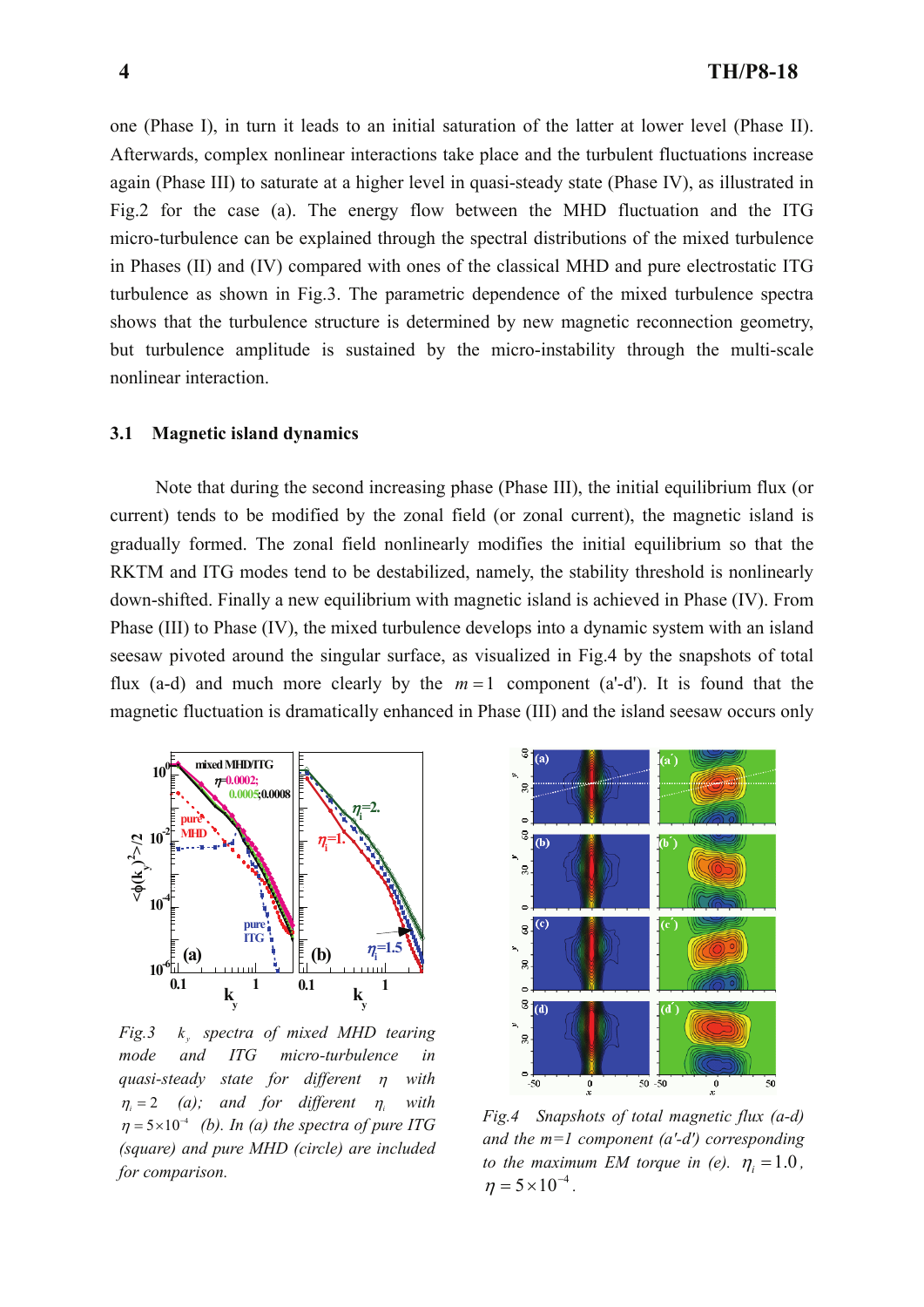when the ITG mode becomes unstable either linearly or nonlinearly. The kinetic free energy is pumped to the magnetic fluctuation through the nonlinear coupling. This process is manifested by the EM torque  $T_{EMy}\hat{e}_z = \iint_{\mathcal{W}} x\hat{e}_x \times (\vec{j} \times \vec{B})_y dx dy$  exerting on the plasma produced

by fluctuating EM force[22]. Fig.5 shows that the EM torque dramatically increases in Phase (III) and it is characterized by a time oscillation in Phases (III) and (IV). The maximum torque corresponds to the maximum amplitude of the island seesaw, showing a same frequency. The EM torque magnitude increases with the ITG instability as shown in Fig.6. Note that the ZF also behaves with a finite frequency as the island seesaw. The occurrence of the island seesaw is independent of the ZF but the latter can enhance the torque as the comparison in Fig.5. The oscillation frequency is about the diamagnetic drift frequency of the  $m=1$  mode. It decreases as  $\eta_i$  becomes smaller than the linear stability threshold due to the zonal field, as shown in Fig.7(a). These evidences show that the ITG micro-instability provides kinetic free energy as a reservoir, the nonlinear interplay pumps it to the magnetic fluctuation to drive a net oscillating EM torque exerting on the plasma, then, the magnetic island experiences a seesaw oscillation based on the magnetic field frozen-in law in plasmas.

### **3.2 Zonal flow dynamics and heat transport**

As an important nonlinear production, the ZF is a favorable component to regulate the turbulence and reduce the transport [9]. In slab geometry, it is characterized by a radially varying stationary, coherent structure. In tokamak, the ZF includes a finite frequency component due to the toroidal coupling with the geodesic acoustic mode (GAM) [10,18]. Its role in suppressing transport is therefore lowered. Here an oscillating ZF with a same frequency of the island seesaw is observed in the mixed turbulence in slab geometry for the first time, as shown in Fig.7(b). It is testified that the finite frequency is causally gained from the dynamic turbulence due to an oscillating component of the Reynolds and Maxwell stresses with the same frequency. The ZF level increases with the ITG instability. As one of



*Fig.5 EM torque vs time corresponding to the island seesaw in Fig.4.*  $\eta_i = 1$ .,  $\eta = 5 \times 10^{-4}$ 



*Fig.6 EM torque vs ITG instability.*  $\eta_i = 1$ .,  $\eta = 5 \times 10^{-4}$ .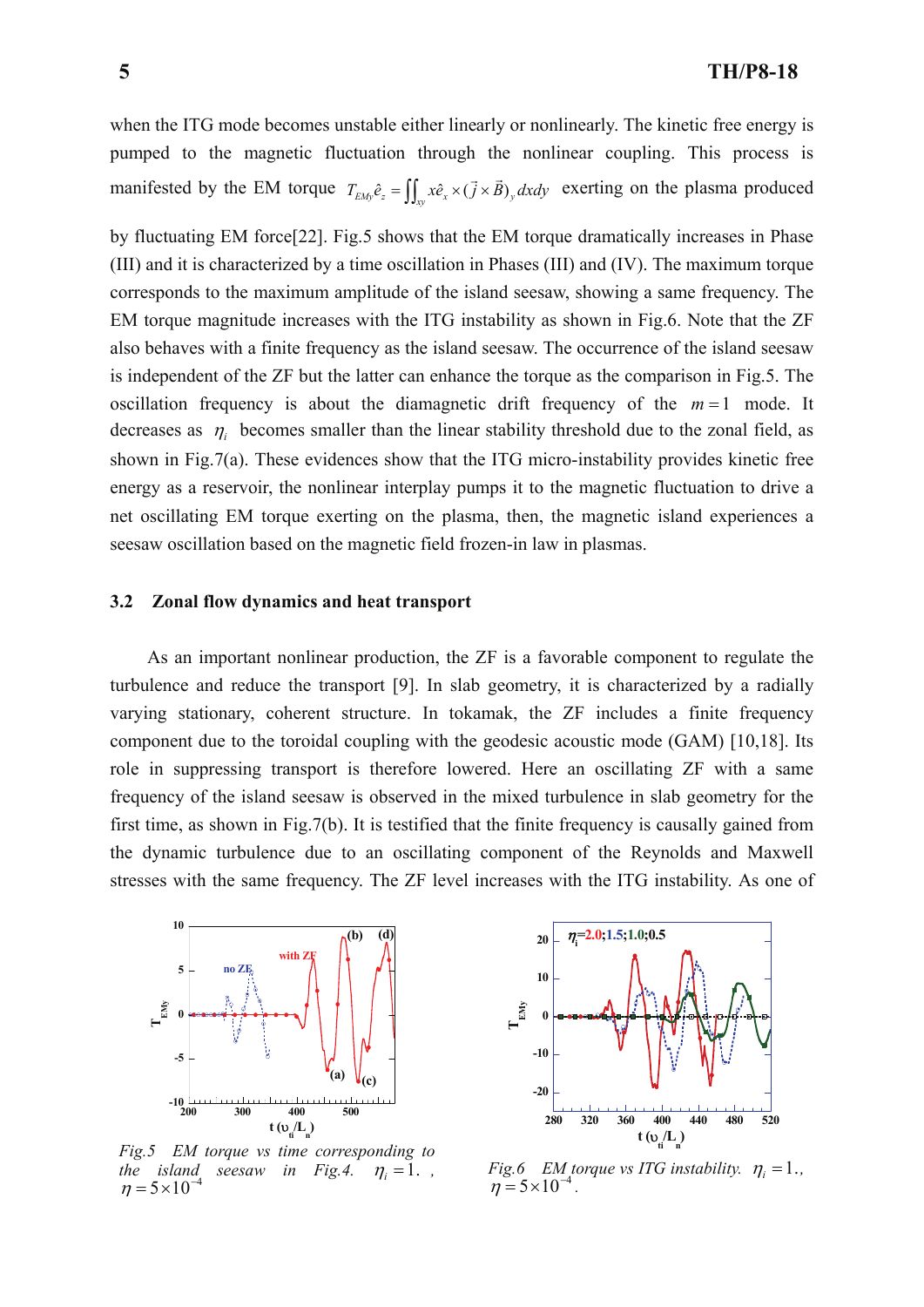

*Fig.7 Frequency spectra of the ZF intensity*   $S^{ZF} \propto \phi_{ZF}^2 > 2$  *(a) and the EM torque intensity*  $S^{ZF} \propto |T_{EMy}|^2$  *(b) for*  $\eta_i = 0.5$ *(Circle); 0.75(Square);1.5 (Diamond).* 



*Fig.8 Turbulent ion heat transport*   $\chi_i \propto -\langle T_i v_x \rangle$  *in the simulations with (solid) and without (dashed) zonal flow dynamics.*   $\eta_i = 1.5$ ,  $\eta = 5 \times 10^{-4}$ .

main concerns, the turbulent ion heat transport is suppressed by the ZF only in Phase (II) before it becomes oscillatory. The transport level is still high even if the ZF is robust in Phase (IV) as shown in Fig.8. Comparisons show that the transport with the ZF dynamics is similar to, even slightly higher than that in the simulation without the ZF dynamics due to complex nonlinear interaction among micro-turbulence, MHD fluctuations and the ZF and also the zonal field. The result that the oscillatory ZF fails to reduce the transport can be understood as a natural result of the time-dependent ZF dynamics [11], a similar behavior of the GAM in tokamak plasmas [10,18].

# **4 Global zonal flow eigenmode**

 While the temporal characteristic of the ZFs is of importance in understanding its role in multi-scale turbulence, the spatial spectral effect of the ZF on its generation and the back-reaction to turbulence is another key issue. To address this problem, we assume that both the ZF and the pump have a radial structure or a spectrum with initial phase factors. In this case, the ZF components may couple together with all components of the pumps through nonlinear interaction based on the principal three-wave coupling so that the ZF generation may be modified. To inspect such physical process, we analyze the turbulence-ZF system by using the Hasegawa-Mima (HM) equation in a 2D  $(x, y)$  plane. A full spectral code is developed to solve the HM equation for given pump spectrum with different initial phase factors (representing the complex amplitudes). By choosing appropriate parameters, calculations show that for given pump spectrum, the ZF growth rate depends on the initial phase factors. All radial components of the ZFs have the same enhanced growth rate, as shown in Fig.9. This result indicates that the ZF components couple each other, exhibiting global nature as an eigenmode. We refer to it as a *global ZF eigenmode*. It is qualitatively different from the common understanding that the ZF components can be regarded to be independent so that a monochromatic zonal mode could be sampled to describe the generation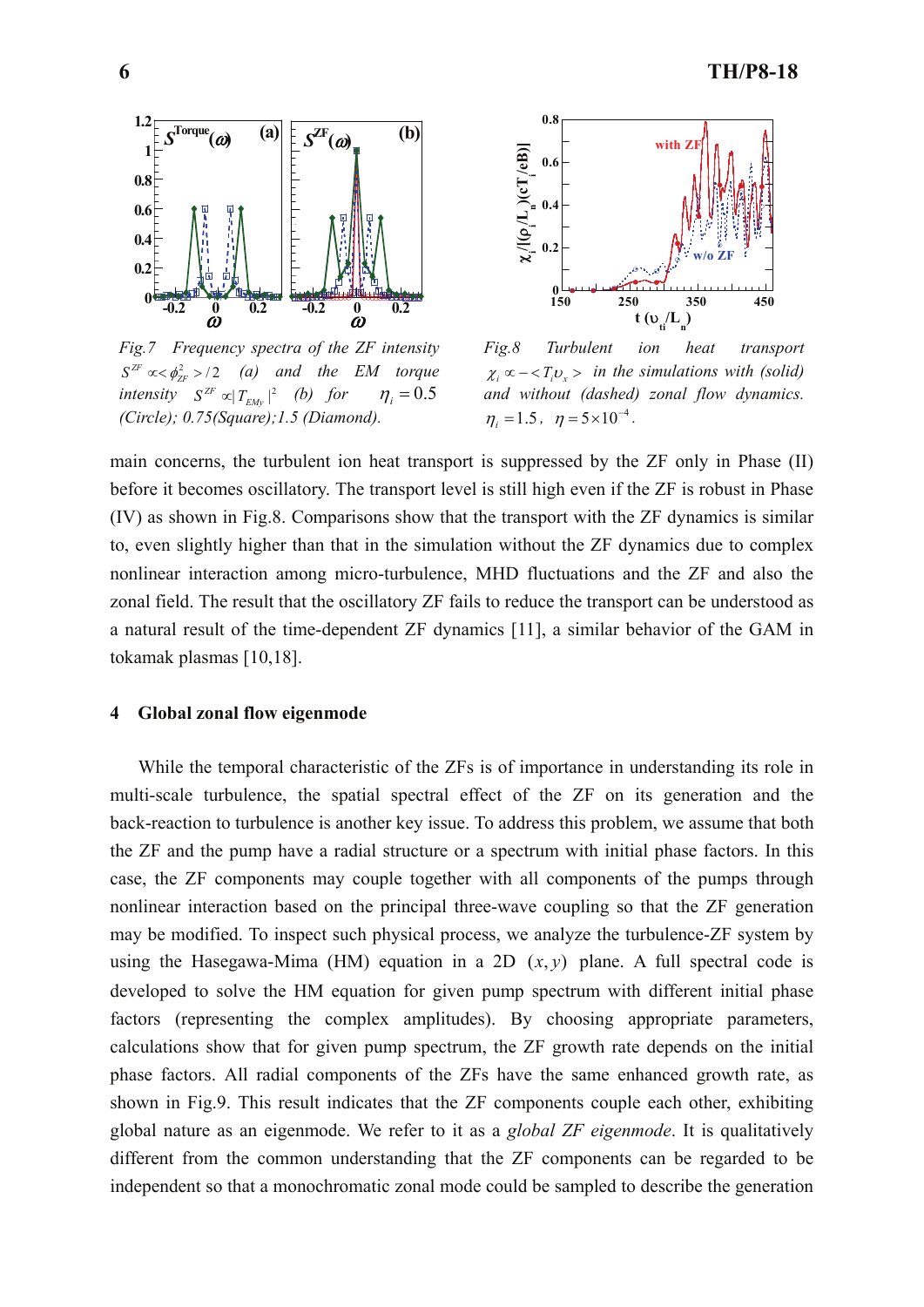

*Fig.9 Growth rates of the ZF as a function of the radial wave number of ZF. It shows that all components couple each other with same growth rate.* 



*Fig.10 Probability density function(PDF) with respect to the growth rate of coupled ZF eigenmode for given pump spectrum and different initial phase factors.* 

process in modulation analysis. This new global ZF eigenmode seems to be similar to the global toroidal drift wave in tokamak plasmas in form. It is identified to originate from a successive cross coupling with the corresponding sideband spectrum of the pumps, which can not only establish a global eigenmode, but also enhance the growth rate. Interestingly, it is found that the ZF growth rate is probabilistically determined by the statistical distribution of the initial phase factors of the pump mode, which may correspond to the turbulent fluctuation. This characteristic is statistically represented by the probability density function (PDF) with respect to the growth rate, i.e.,  $P(\gamma_q)$ , for 1000 simulations under different pump structures generated by different sets of random initial phase, as shown in Fig.10. It exhibits a Gaussian like shape with a weak tail component in the high *γ<sup>q</sup>* region. A minimal modeling with ten wave coupling has been proposed to understand the new ZF characteristics.[13]

#### **5 Summary and conclusion**

 In summary, we have investigated the nonlinear interaction of mixed-scale resistive MHD and ITG turbulence by performing 5-field gyrofluid simulation in slab geometry. Simulations show that the evolution of the mixed scale turbulence experiences four phases under complex nonlinear interaction and finally arrives to a dynamic quasi-steady state with magnetic island. The zonal field is created to modify the initial equilibrium and enhance the MHD and ITG instabilities. Meanwhile a finite frequency ZF is also generated robustly. It is found that the spectral distribution is characterized by the MHD turbulence but the turbulence amplitude is determined by the ITG driving force. An island seesaw oscillation has been observed for the first time, which is identified to originate from a net oscillatory electromagnetic torque due to the multi-scale nonlinear interaction. The micro-turbulence provides the kinetic free energy. As a result, the ZF causally gains a finite frequency so that the turbulent ion heat transport is not efficiently suppressed. These results imply that the island seesaw may provide a possible